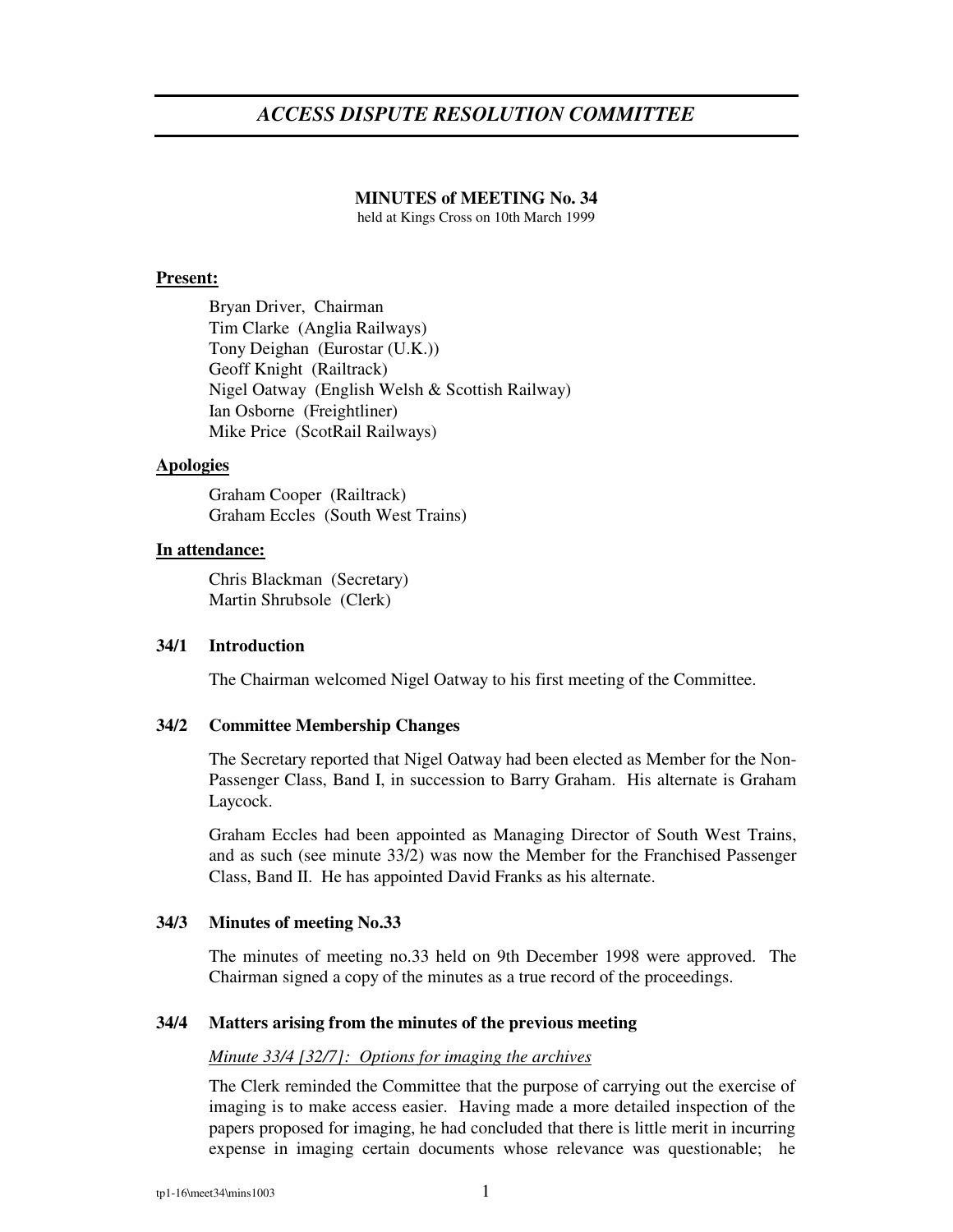therefore suggested to the Committee that it would be more cost effective to leave some of the documentation as hard copy but to electronically record the existence of such papers by cross-reference under a number of high level headings. All other papers will be imaged.

The Committee endorsed this principle and asked the Clerk to exercise due judgment in categorising the papers accordingly. In response to a suggestion that Minutes, records and other papers should be stored in a similar fashion, Members observed that all proceedings of the Committee and other documentation published in the name of the Committee are already available electronically and are capable of being accessed, but a master reference procedure needs to be drawn up.

Action: Secretariat

# *Minute 33/8: References to the Committee*

Referring to the lack of specific formal response to the Disputes Secretary on the outcome of the reference to arbitration following the Committee's Determination AD13, Geoff Knight advised the Committee that the Office of the Rail Regulator had approved the changes to the Track Access Agreement which had been agreed between the parties consequent upon Determination AD13 and the subsequent reference to Arbitration, and the matter was now deemed as settled.

#### **34/5 Budget for 1999/2000**

The Committee noted that the paper prepared by the Secretary had incorporated all the discussion and consideration of the draft budget proposals tabled at the previous meeting. Members agreed that it was preferable to be prudent and not to risk having to apply for a second levy during the year, particularly as such action might be construed, albeit erroneously, as meeting the costs of a particular dispute and therefore identifiable with those parties concerned.

After further discussion the Committee agreed without modification the budget figures set out in the paper.

Members endorsed a suggestion from Ian Osborne and asked the Secretariat to communicate with the landlord to ensure that the Committee's premises are 'Year 2000 compliant' as far as items such as fire evacuation systems are concerned. The Secretariat will take steps to ensure that other equipment including the fax machine and air-conditioning units are similarly 'Year 2000 compliant'.

Members asked where the legal liability might lie for accidents that occurred to Committee members or legitimate visitors on the Committee's premises. Any need for insurance should also take account of liability for equipment such as an airconditioning unit falling into the street below and causing injury.

Action: Secretary

#### **34/6 Update on References**

The Committee noted that there were no outstanding issues in dispute for hearing by the ADRC. The Network and Vehicle Change Committee had not met during 1998 but the Secretary had received a reference on the subject of Network Change concerning the introduction by Connex South Central of Class 375 units on the Southern Zone. This reference had been made to comply with the timescales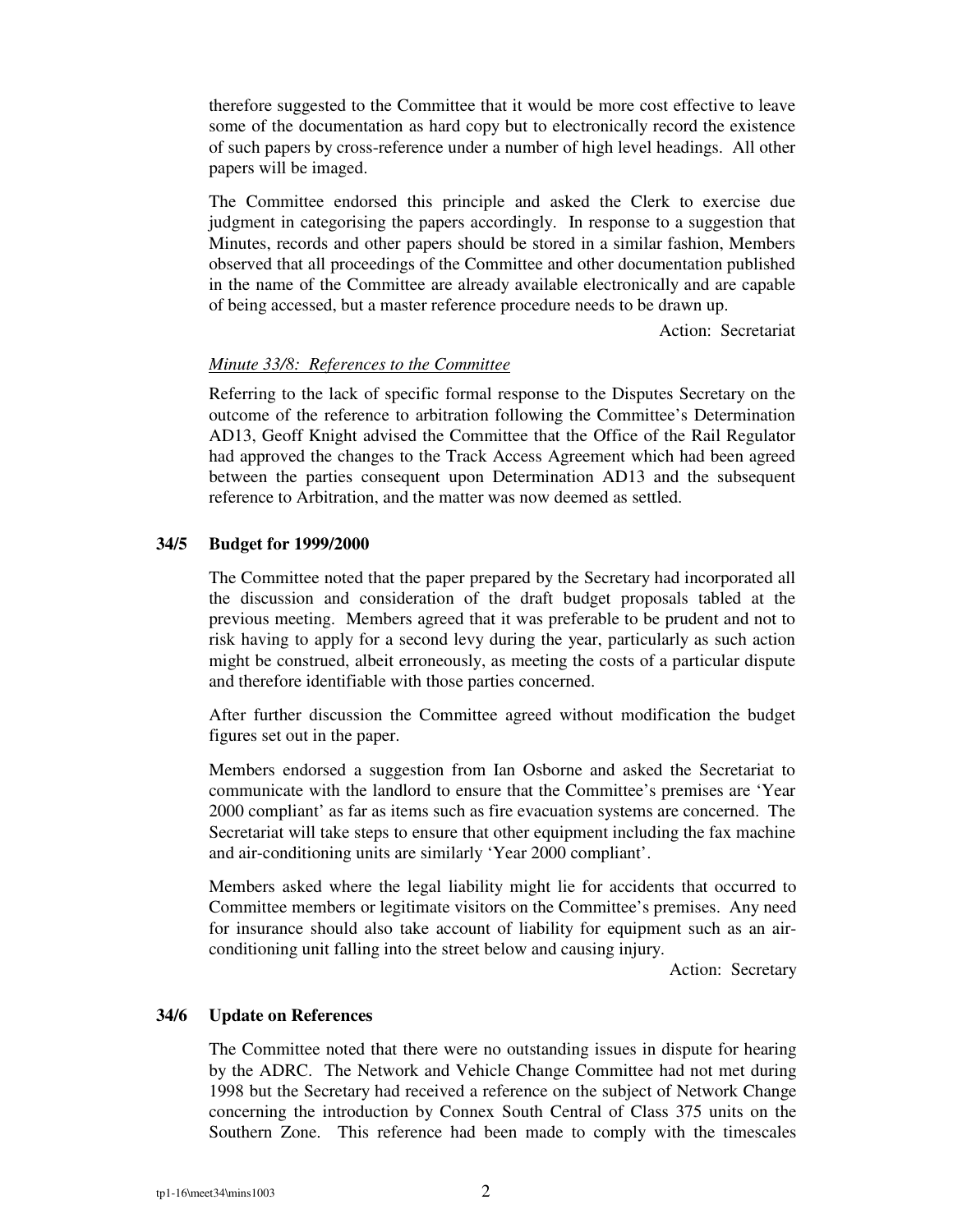specified in Condition F3.4(b)(ii), but the parties had indicated that they wished to have time to resolve the dispute between themselves. Accordingly the Secretary had advised the parties that he would be contacting them in late March; if, at that point, there were no immediate prospect of resolution he would proceed to call a meeting of the Committee to hear the formal submissions from the parties.

The Timetabling Committee had now received a total of 73 references and the proportion of references settled by the parties in advance of a hearing is increasing. However, members noted that over the course of the next twelve months there were two factors that might influence a change in the level of hearings. Firstly the changes to Part D are likely to produce some disputes as the Industry Parties learn to comply with the new processes prescribed; secondly the relaxation of the rules for Moderation of Competition during 1999 may require resolution of emerging issues of principle, some of which may have big price tags. This may involve hearings before the ADRC and the Timetabling Sub-Committee as had happened with the references AD12 and ttc32.

The Committee recognised that, in preparing the budget for 2000/01, it might wish to scale down the budget in the light of the five years experience at that time. It asked the Secretariat to assemble some indicative data on expenditure under the categories of 'cost per dispute heard' and 'cost per dispute submitted'.

The Committee also asked for an inventory of assets to be drawn up in conjunction with the RIDR.

Action: Secretary

#### **34/7 Proposals for Change to the Access Conditions**

The Committee noted that the significant changes to Part D of the Access Conditions had come into force on 4th March 1999. Responsibility for monitoring the efficacy of the new Part D lay with the Class Representative Committee.

#### **34/8 Role of Sub-Committees**

The Secretary presented the paper prepared at the request (see minute 33/11) of the Committee.

It was noted that, in the absence of specific direction in the Rules, the locus of the Technical Committee is determined by the ADRC. Members took the view that, instead of a 'standing committee', it was preferable to have a procedure whereby elections would be called for the purpose of appointing representatives to a Committee to hear a specific reference. This would provide the opportunity, when making nominations, to propose people with an appropriate background to consider the subject of that reference. The Committee, aware that the Technical Sub-Committee had elected members to serve from 1st April 1999 considered that the constitution should remain for the time being, but that the Bands should not elect new members with effect from the year 2001. From that time, the remaining members should stand down and the new method of assembling a Committee to hear issues of a technical nature should come into force.

The Secretariat was commissioned to prepare a further, more detailed, paper for the June meeting following which any recommendation in principle for a change to the Access Dispute Resolution Rules would be submitted to the Class Representative